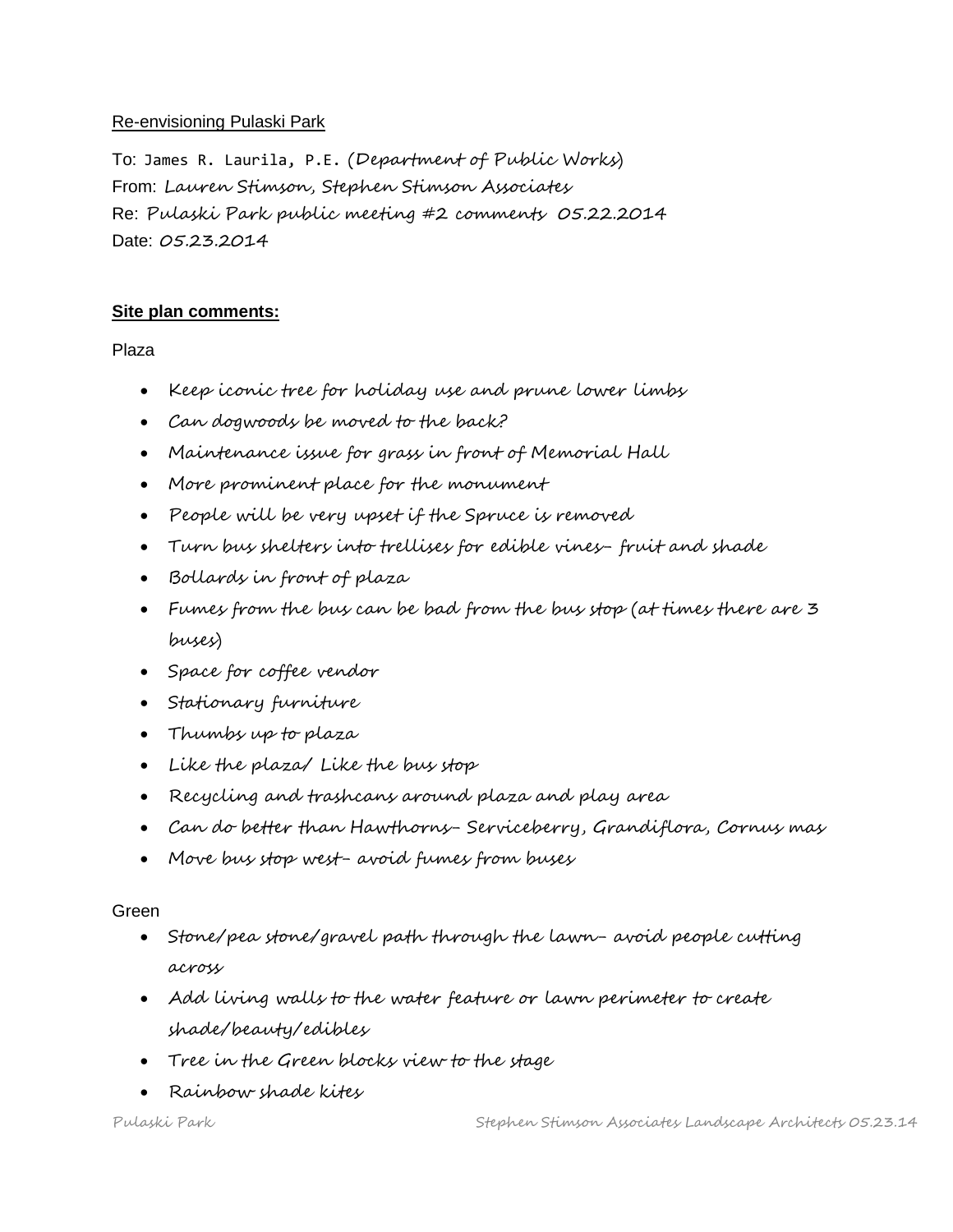- Kites/canopies connecting Academy to play space
- Tree in the Green blocks views to the stage

### **Water**

- Fountain is too expensive
- Litter will become an issue in the swale
- Like the sound of water to mask traffic noise
- Thumbs up to bioswale

# Woodland

- Love, Love, Love the terracing and bike path connection at the back of the park
- A slide in the nature play area
- Shady areas for sitting on hot summer days
- Edible trees and perennial plants instead of ornamental all through the park
- Bee and butterfly features
- Perennial groundcovers
- Multi -purpose stage feature that acts as a small building or screen
- Zig zag of walkway is too excessive. Less walkway= more space for terracing and water infiltration
- Ice on ramp?
- Think bigger- REALLY connect to bike trail with mini esplanade to the skate park on Pleasant.
- River theme
- Where would people actually sit for a movie/event?
- The switchback is awesome! Increases the size of the park and creates connection to the "ghost river" and bike path
- Thumbs up to hillside design
- Grade slope so it can be an outdoor amphitheater
- Mill River Greenway
- More sophisticated play structure- it's the only play area downtown